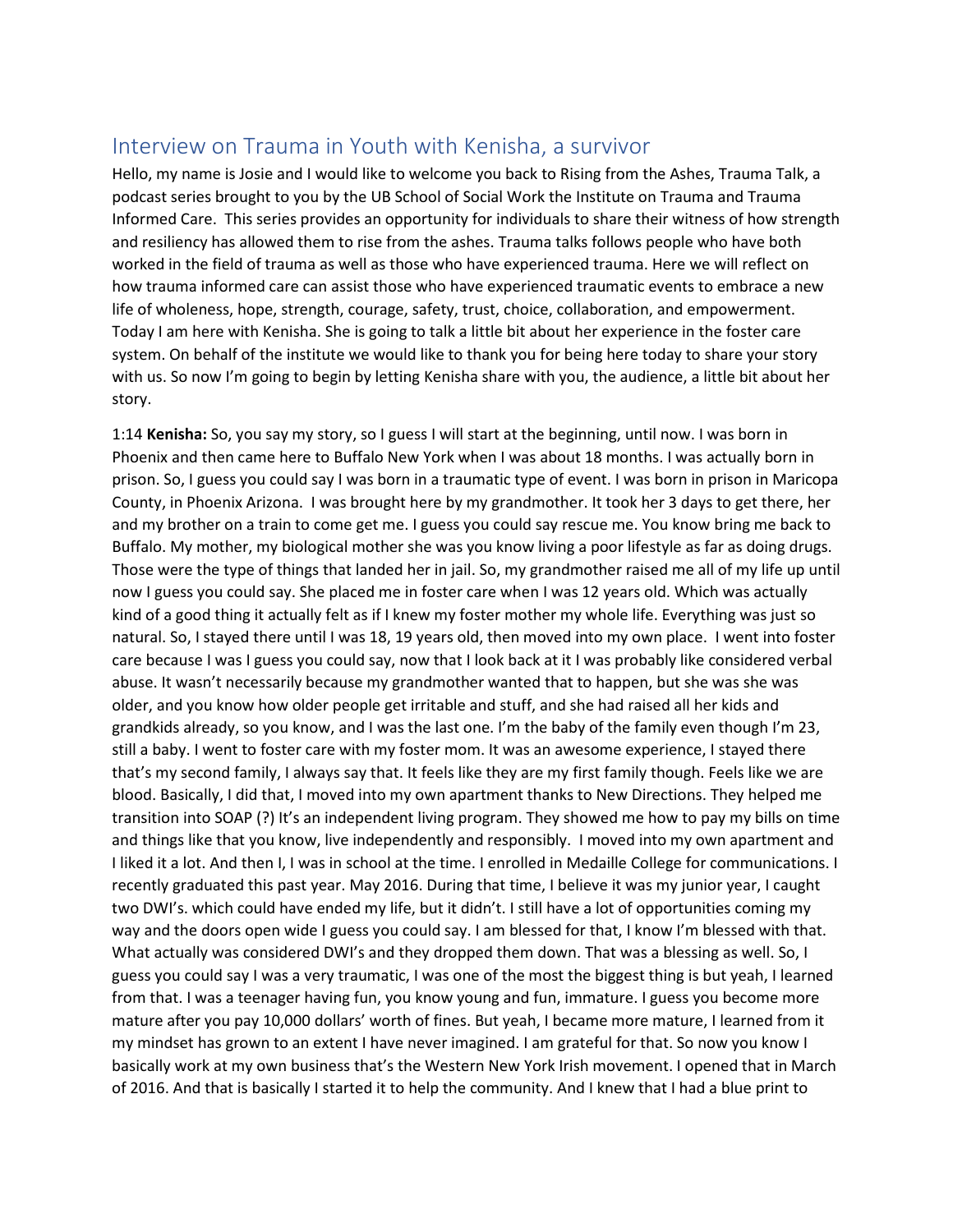eventually branch out and that is what I did. I'm doing so I am working with artist, comedians, tattoo artist. It's not only music anything that has to do with art across the board. It's not only Western New York, I'm working with artist in Albany, Rochester, Central New York, Syracuse, and New York City as well. So, we have that going and that's a growing process. I also do, do music of my own. You guys should listen to some music YouTube, you can just type in KB and type in a few songs. Type in Money Moola, All Year, I Can Do Bad, I can too, a couple of different songs on there, and there's more to come. I recently branched off from that and made a lot of different connections. I've got to meet a lot of different celebrities and artist and stuff through internships and employment such as WKLK with Town Square Media. WPPZ 97 Rock. I work with the Buffalo Bills and stuff like that. But it leads to a bunch of connections One that really stood out to me was the Roughriders and I was with DMX. I'm still working with my manager is actually close to DMX so I'm working with them now. So, I'm looking forward to seeing where that takes me as an artist. Also, got to meet my favorite rap artist so it was like getting to meet a hero. I guess you could say and that was 50cent. Then I realized that we all are the same after that. You know how you kind of pick your saying and you meet him and he's just a person. So yeah. I guess that's what you can you know words to describe me would be team player, very motivated, very determined. Whatever I say I'm going to do I have to get it done. So that's fun.

8:46 **Josie:** Thank you so much for giving us that like you said from the beginning to where you are now to where you are going that's awesome. So, when I heard you talk especially about being born in prison and then having the experience when you were 12 and moving into the foster care system and being connected with New Directions also who helped you out, especially when you were 18, 19. So during that time of interacting with different systems. Starting out in the criminal justice system and then moving into working with the foster care system, it reminds me of something we call trauma informed care. Which it asks service providers and systems to ask the question what has happened to a person as opposed of what is wrong with the person. It's a change in perspective. Harris and Fallot talk about these 5 guiding principles of trauma informed care. Which are safety, trust, choice, collaboration and empowerment. Those are the tools that service providers can use to provide a more trauma informed practice and environment. So, I want to spend some time talking about those and your experience with those 5 principles throughout your experiences thus far. So, the first principle is safety. What I'm curious to know is I heard that you said that you have a powerful connection with your foster family and that it was a very natural fit, that they feel like blood. I'm wondering if you can tell us a little bit about how your foster family made you feel safe with them.

10:36 **Kenisha:** Well I always felt safe because I felt comfortable. I guess you have to make the child feel comfortable in the home. So, once you are comfortable you feel safe. So, ways you can make the child feel comfortable is finding out their interest, finding out what they like what they don't like as far as characteristics. Asking them what makes you feel a certain type of way. I remember my foster parent asking me what made me feel angry or sad. And I said well my mom will yell. That was just a habit of yelling you know. So, you know just asking simple questions to get in their head of the child and see where their mind is. There was a situation where I kind of did feel not safe when I was in foster care. That was when she had another child there that was from foster care and that child swung on her and CPS was involved, and I was placed in a respite home and that was like really, really sad, because I wanted to go back home. That was a time you know it was a traumatic time you know as far as the foster care you know, but that was about it in the home there.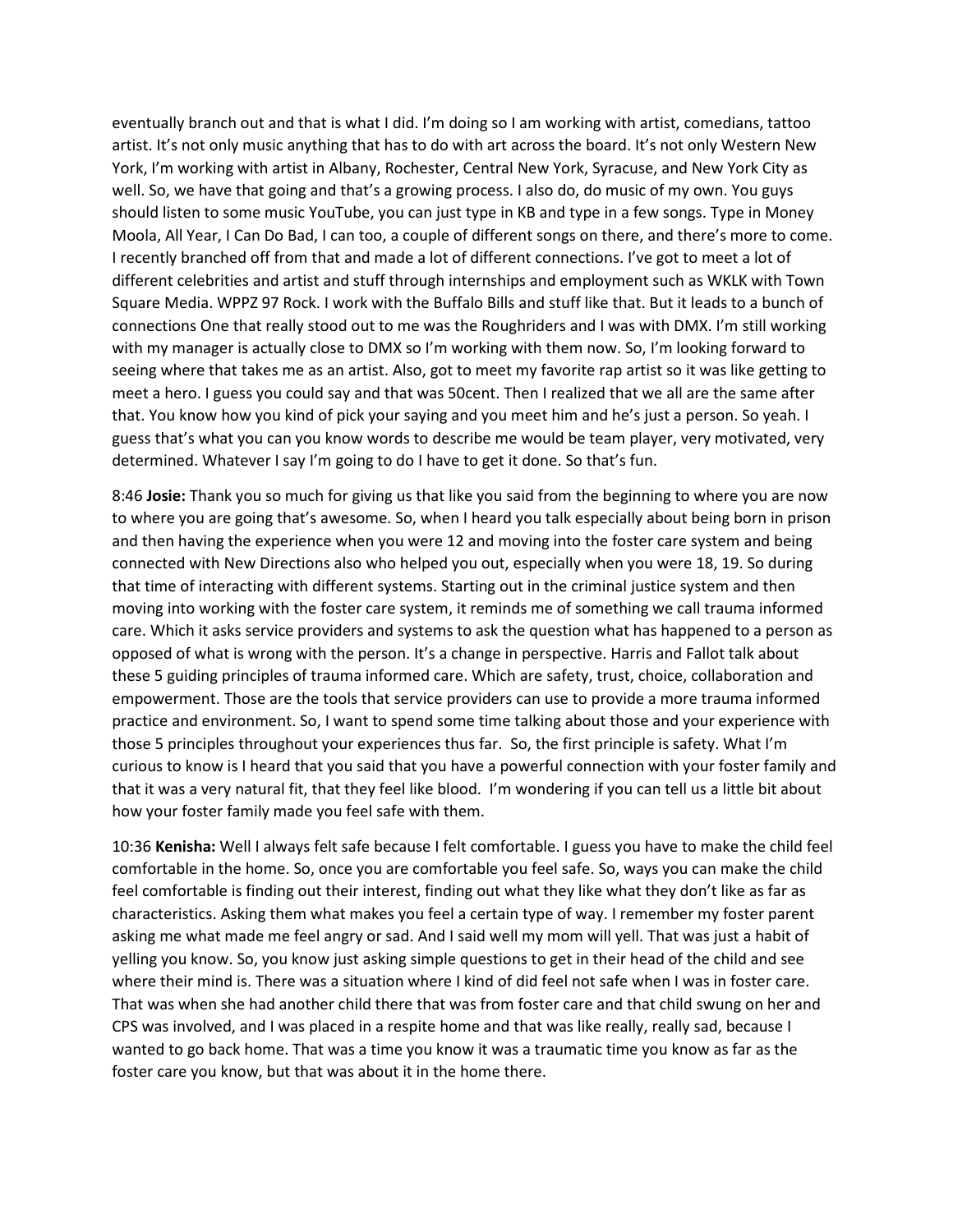12:13 **Josie:** Yeah that sounds like it would be a little bit of a shock to the system and you said you felt comfortable there so to be pulled out of that of being comfortable and feeling at home. That makes a lot of sense. So, the second principle that is very closely related to safety is trust. And I'm wondering what your experience was when you were in the foster care system did you have a case worker you interacted with? While you were with your foster care family? So, I'm just like wondering what your experience was with them in terms of trusting that they really valued you as a person or that they were trying to keep your best interest at heart. I just want to know a little bit about your experience with trust and your worker.

13:10 **Kenisha:** Before I even entered foster care, we had I had I was in the program I remember. It was a long time ago, but I remember. I had a counselor or a caseworker. I remember her name was Trish I believe, and she would come pick me up. I was interested in music and still am now, I was starting at 7 and that didn't occur until maybe I was 10-12. And she would come pick me up and take me to open mic concerts. So, I always had great experiences with all my caseworkers and case managers especially at New Directions with Lynn, with Stacy, with Melissa they all were the best. They would genuinely help you. They would be so concerned, and just be there as a friend as well.

14:11 **Josie:** Absolutely. Was your experience did you shift into being involved with New Directions at one point during your time?

14:19 **Kenisha:** Yes, I was in numerous agencies. I guess several agencies closed down like Hopeville and Global Village and then New Directions. I guess the name changed several times. I'm not really sure but I know that Hopeville were no longer.

14:40 **Josie:** There were changes

## 14:40 **Kenisha:** Yeah.

14:41 **Josie:** But it sounds amazing that your case worker would actually take you to things to really build on your interest. That's awesome. It's clear that she really saw what made you tick. And really fostered that. And I'm sure really fostered that sense of trust. Like I said that she really saw you for you. The next principle is choice. I'm curious, you talked about that New Directions connected you with that independent living program. And so, I'm curious think about that. What kind of choices where you provided in terms of that independent living program? Were you able to pick and choose or go towards things that really called to you with in that?

## 15:35 **Kenisha:** Like picking and choose as far as?

15:38 **Josie:** I suppose like maybe elaborate on that independent living program what did that look like? Was it like finding a certain place like to live and employment and school.

15:49 **Kenisha:** Well It's kind, you know, independent decision. You go out and you look for an apartment and that's what I did. Went online to Craigslist to different websites to look for apartments. When I found one I informed New Directions and they helped me out throughout the process.

16:15 **Josie:** Oh cool. So, you were able to really independently identify in where you were interested in being in a good place and they were able to help provide the support and backing for you to be able to do that. That's awesome. In terms in especially as far as schooling. I know you mentioned going to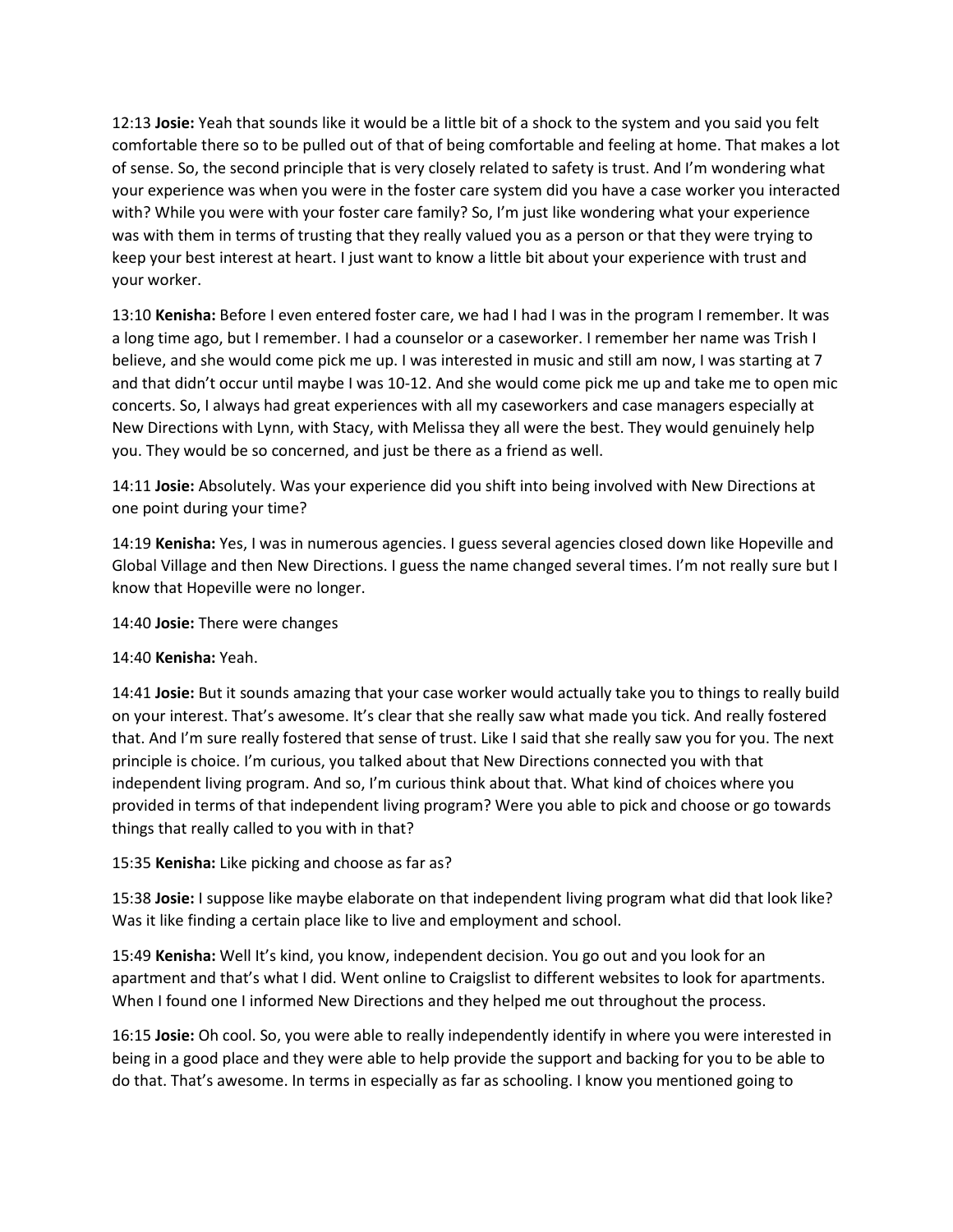Medaille. Did you feel that you had the option of choosing the direction you wanted to go with school? I know you said you did communications and you are really into music.

16:44 **Kenisha:** Well my junior year I wasn't sure what it was called. I just knew it as communications in high school. I just knew I wanted to be involved in media. Once I decided to go to college, I found out it was communications. I looked at a few colleges, Canisius, it was either or it came down to Canisius or Medaille. Medaille had the better communication program at the time and it was 10,000 dollars less.

17:14 **Josie:** That's a big attraction.

17:16 **Kenisha:** So, I decided to go to Medaille and got involved in a lot of things there and I'm grateful that I made that decision. Because there is no telling what I would have did instead of you know.

17:31 **Josie:** That's excellent. In that process of transitioning out of foster care and having the support of New Directions I'm thinking about your experience of still staying connected to New Direction and your foster family. So, the next principle is collaboration. And so that's looking at how do all these different pieces of your life all of these supports. How do those work together to help you achieve your goals? So, I'm wondering what that looked like as you transitioned out and you stay connected with New Directions. Did you stay connected to your foster family? Could you tell us a little bit about that experience?

18:14 **Kenisha:** Well yeah, My foster family. I'm with them every day. It's either on the phone, my foster mom recently moved to North Carolina. She wants me to move down there. She recently got a 5 bedroom down there in a very nice house. Says she has room for me. I said yeah. If I move down there, I would probably get my own spot. So, I'm connected with them, they are like family. Most of the time they are there more than my real family is. Definitely. Same thing goes for New Directions.

19:00 **Josie:** During the experience you talked about while you were a college student of having the two DWI's you mentioned. During the experience of that which is dealing with that is traumatic and difficult and like you said you were young and you're just seeing the world and y our having these new experiences. Did you find that there were different people or systems that really helped you out to get through those experiences to really come out on the other side of them?

19:34 **Kenisha:** Well you know you have to go through all the different programs all of them. But it was really like an individual thing. It was like you didn't want to go through all these programs, but you have to. But you have to suck it up because you made the decision to go out and drink and drive. So, you have to suck it up and complete these programs which is what I did. And after that you get back at it. It's not really like get back at it, because through all of that, it just means you have to work even harder. Because you have to continue what you are doing. But with this that you have created a whole you know. You have to work harder because of all the things you have to pay for. As far as you know the incident. I did that. I have come a long, long way when it comes to that. You lose your license. I had to get that back, so you know it comes with a lot of things that you have to prove that you want to you know, heal what you have damaged. That's exactly what I had to do. I wouldn't change a thing if rewind time. I wouldn't change a thing because I was immature. My mindset wasn't where it was supposed to be. You learn things like who your friends are. I don't really care about the whole friend concept, but you do which is when I say that, you know people you should hang around and you realize where your mindset is because you see what people do that you clearly see that's not fit for what someone should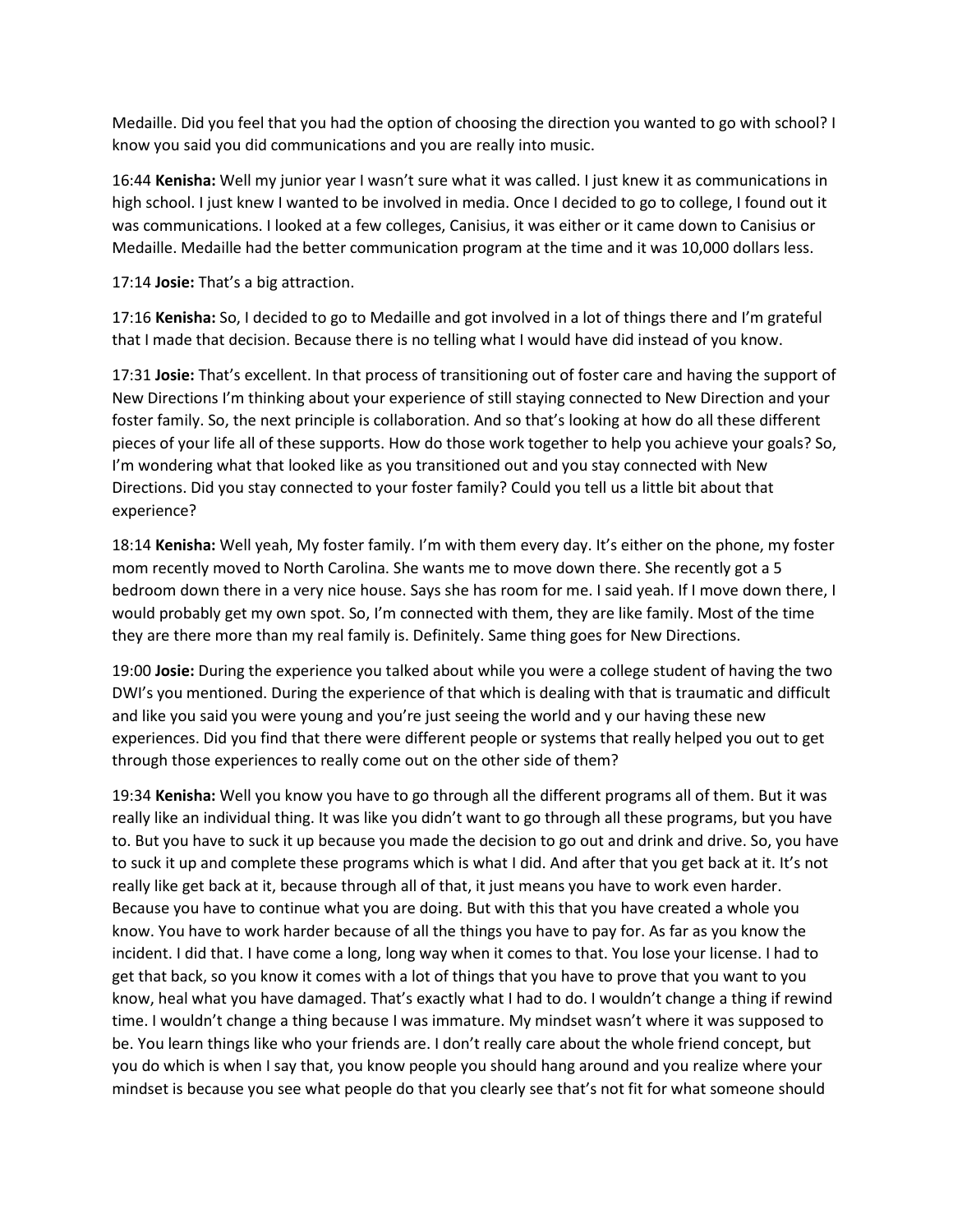be doing. You are growing into a well-rounded adult. After you make decisions like that. Into grow and if you are willing to actually go through the steps you are supposed to.

21:48 **Josie:** Absolutely. It's making me think of a term we sometimes you when talking about collaboration is teamwork. I'm thinking about all these amazing teammates also your cheerleaders, right? In that you have really set your mind on a goal that you have pursued really with tremendous courage and foresight to be able to reach that. It sounds like you have been surrounded with really awesome people like, your foster family, your foster mom with the folks here at New Directions. The caseworkers who have provided something of a foundation as teammates and cheerleaders on that way. That's really cool Awesome. The last principle is empowerment. So, in talking I hear the empowerment and courage, bravery, fortitude, just emanating from you the entire time. So, I'm curious to know. How did your time being in the foster care system going thought that experience, how do you see that as having empowered you going on your way to be where you are now?

23:09 **Kenisha:** As far as being a foster care I would say. It empowered me through relationships. Because I call them my cousins, they're my cousins through foster care. We would do talent shows and things like that. You know encouragement and just basically I just take from being in foster care, especially because my foster mom was I can do anything I put my mind too. I didn't realize that until I got into foster care. I just knew that's what I wanted to do. I just had a younger mind. I knew that was what I was going to do. It didn't hit me that you can do anything you want to do until. So, and not only that but actually planning and executing. That's what I learned from my foster mom too. So that's what I take away from being in foster care. Actually planning, executing and doing it in a dynamic way so that no one is like you. You stand out of a 1000.

24:28 **Josie:** That's totally what it sounds like with the arts things that you have gotten involved in. That you are orchestrating that your behind. I'm curious to know how you'll have to remind me of the names of the art organization that you referred to in the beginning, but. I'm curious to know how that sense of empowerment saw all that come to fruition. I am sure there were some bumps in the road or some confusion to navigate. So, I'm wondering if you can tell us more about that.

25:00 **Kenisha:** For the Western New York Arts Movement. Well when I began the Western New York Arts Movement it was just you know something that I wanted to do to practice marketing and promotions, because that's what I fell in love with. Surprisingly because you know you change your mind when you're in college. It was that but what I didn't learn, as far as bumps in the road, is you can't just pick anyone. To do a job. I wasn't very wise when it comes to that. Say I would choose one of my friends and they don't have one of the knowledge, not even the drive to complete the mission you are trying to accomplish. And that's what I learnt. You can't get people involved that doesn't even have the same drive. Not even close to it. They just want to have a name or something. You can't do that. So, I'm glad that I learnt that and got people involved in before. Not necessarily people that I know, but I'm getting to know, and they are able to contribute something to the business. And they have that drive, they have that drive. It doesn't necessarily have to be the same mission as I have, but you know they have a mission that is going to make the business successful. So that is what I learnt. By the business being successful, that isn't just benefit me individually it's not only to benefit the employees that are working, it's to benefit Western New York mainly. And then you have all the artist from all over to help us out. Because we have a lot of talent here. We just needed someone to showcase and that's what I noticed.